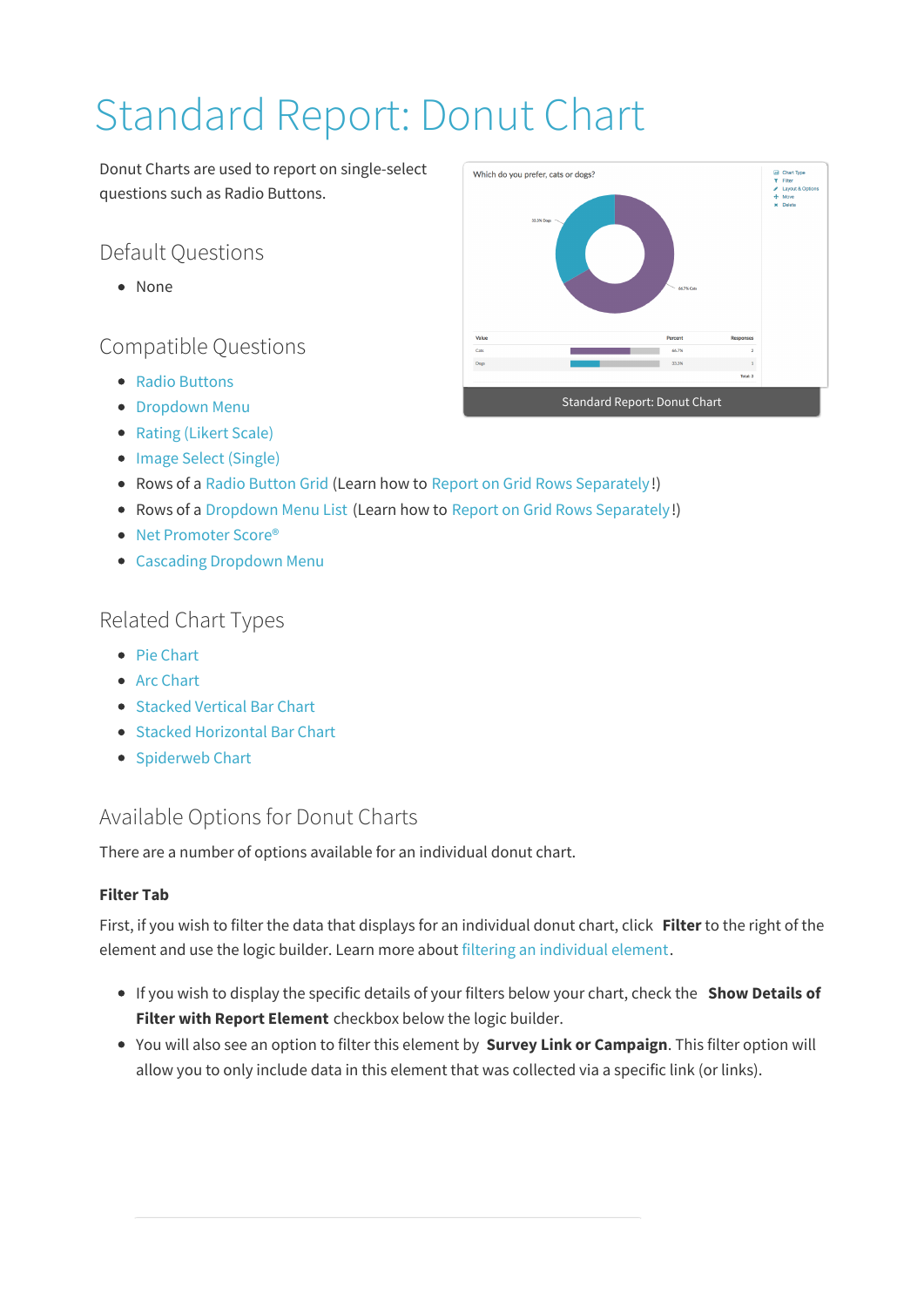| <b>Edit Report Element</b>                         |             |
|----------------------------------------------------|-------------|
| Chart Type<br><b>Filter</b><br>Layout & Options    |             |
|                                                    |             |
| <b>Remove All Logic</b>                            |             |
| ÷<br>is exactly equal to<br>--Select a condition-- |             |
| + Add Condition                                    | + Add Group |
| Show Details of Filter with Report Element         |             |
| > Filter by Survey Link or Campaign                |             |
|                                                    |             |

#### **Chart Type Tab**

Second, questions that default to display as a Pie Chart can also be displayed as a number of different chart types. Click **Chart Type** to the right of the element and select a different chart type from the available options.



#### **Layout & Options Tab**

To explore even more options, review the settings available within the **Layout & Options** section.

#### **Question Options**

- **Chart** Include or exclude the main chart.
- **Summary Table** This is the table below the chart that includes the value, percent and count.
- **Statistics** See below list of available statistics for this chart type.

#### **Answer Options**

- **N/A Options** Include or exclude options set as not applicable.
- **Disabled Options** If you have disabled certain options on the Build tab, you can still display those